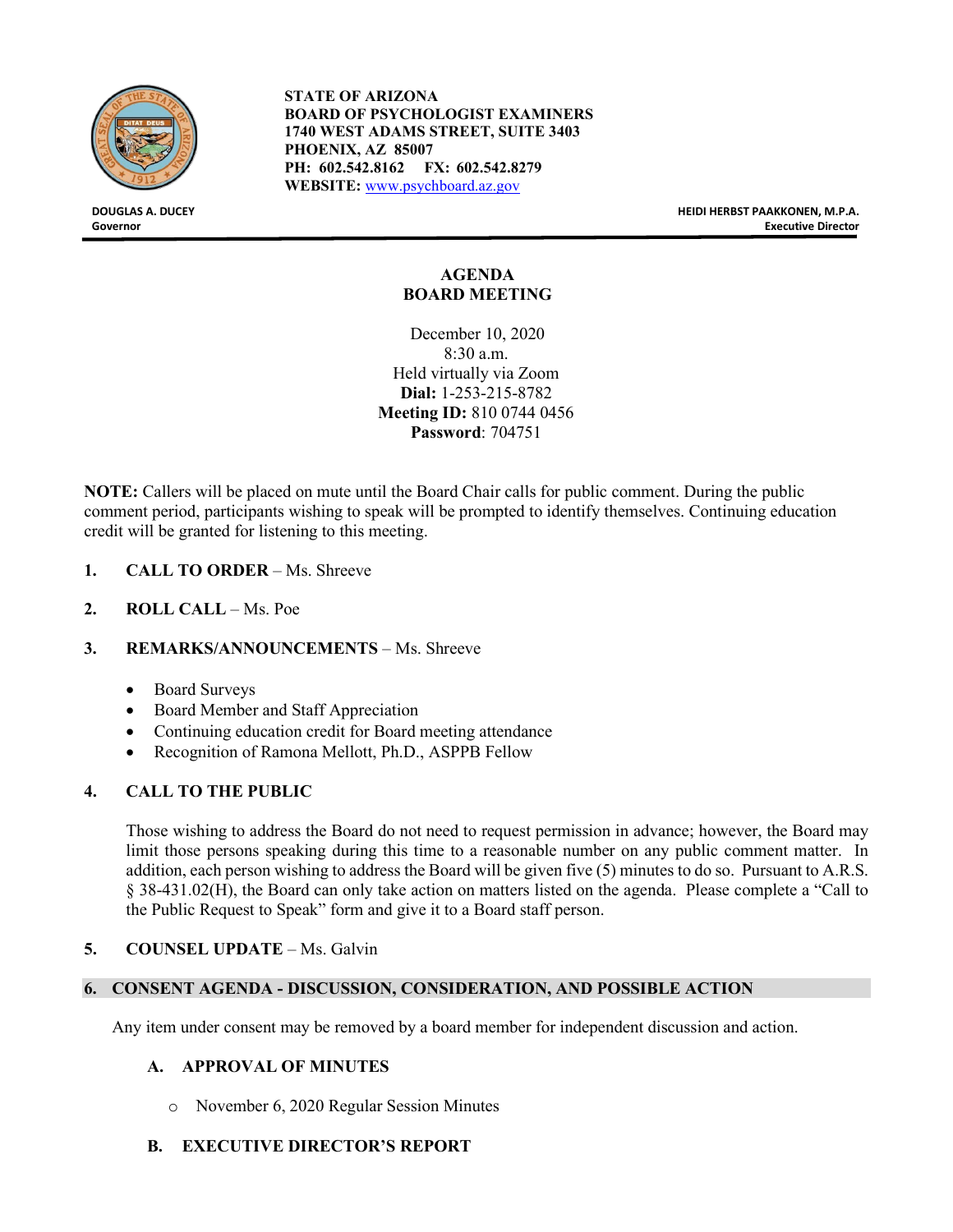## **C. DISCUSSION/DECISION REGARDING PSYCHOLOGIST APPLICATIONS**

#### **Requesting Approval to Sit for Examination (EPPP) Only**

**1)** Gavin Baker, Psy.D.

# **Requesting Approval to Sit for Examination (EPPP) & Licensure**

- **1)** Chelsea Lynn Matteson, Psy.D.
- **2)** Samara M. Cerven, Psy.D.

## **Requesting Approval for Licensure by Waiver**

- **1)** Evan Lockary, Psy.D.
- **2)** Jody Pennington di Cosola, Psy.D.
- **3)** Zara Raskin, Psy.D.

#### **Requesting Approval for Licensure by Universal Recognition**

- **1)** Ursula S. Myers, Ph.D.
- **2)** Steve M. Jenkins, Ph.D.

## **D. DISCUSSION/DECISION REGARDING BEHAVIOR ANALYST APPLICATIONS**

- **1)** Brandon Greenberg, M.S.
- **2)** Chauntae Gold, M.Ed.
- **3)** Jennifer R. Vasquez, M.S.
- **4)** Madison Bidnick, M.Ed.
- **5)** Skyra Jalisa Mayo, M.Ed.

# **E. DISCUSSION/DECISION REGARDING POSTDOCTORAL TRAINING PLAN MODIFICATION REQUEST FROM HEATHER DEGROTE, PSY.D., TEMPORARY LICENSE HOLDER PSY-T-000029.**

#### **TIMED ITEM – 8:30 a.m.**

#### **7. DISCUSSION, CONSIDERATION, AND POSSIBLE ACTION RELATING TO INITIAL CASE REVIEW OF THE FOLLOWING COMPLAINTS**

The Board may vote to go into Executive Session on any item on the agenda, pursuant to A.R.S. § 38-431.03(A)(2), to review confidential records including the receipt and discussion of information or testimony that is confidential by state or federal law, and/or A.R.S. § 38-431.03(A)(3), to receive confidential legal advice from the Board's attorney.

**a) Complaint No. 21-03 Robert Mastikian, Psy.D.** (Dr. Meier)

#### **TIMED ITEMS – 9:00 a.m.**

**8. DISCUSSION, CONSIDERATION, AND POSSIBLE ACTION REGARDING PROPOSED CONSENT AGREEMENT AND ORDER FOR VOLUNTARY SURRENDER OF PSYCHOLOGIST LICENSE FOR JOHN DENBOER PH.D., IN CASE NOS. 16-22, 18-25, 18- 26, 19-02, 19-04, 20-11, 20-17, 20-42, 16-39, 16-53 AND 17-23, AND POSSIBLE MOTION TO VACATE THE INFORMAL INTERVIEWS SCHEDULED FOR DECEMBER 10, 2020**

The Board may vote to go into Executive Session on any item on the agenda, pursuant to A.R.S. § 38-431.03(A)(2), to review confidential records including the receipt and discussion of information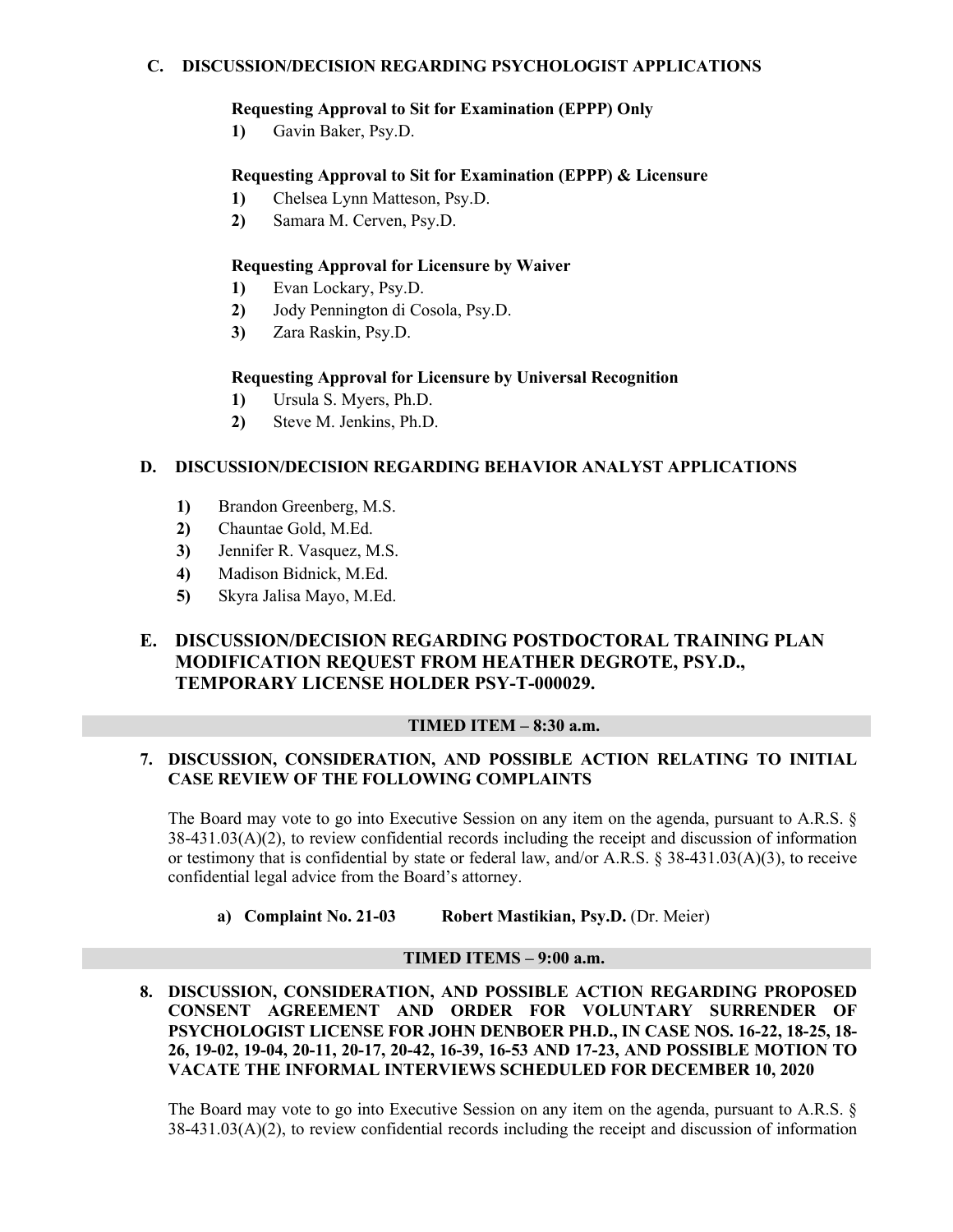or testimony that is confidential by state or federal law, and/or A.R.S. § 38-431.03(A)(3), to receive confidential legal advice from the Board's attorney.

## **9. INFORMAL INTERVIEWS\* – JOHN DENBOER, PH.D.**

#### **DISCUSSION, CONSIDERATION AND POSSIBLE ACTION RELATING TO ALLEGATIONS OF UNPROFESSIONAL CONDUCT, PROPOSED FINDINGS OF FACT, CONCLUSIONS OF LAW, POSSIBLE DISCIPLINE AND/OR POSSIBLE CONSOLIDATION WITH DR. JOHN DENBOER'S CURRENT CONSENT AGREEMENT FOR CASE NOS. 16-39, 16-53, AND 17-23 OR REFERRAL TO A FORMAL HEARING**

The Board may vote to go into Executive Session on any item on the agenda, pursuant to A.R.S. §  $38-431.03(A)(2)$ , to review confidential records including the receipt and discussion of information or testimony that is confidential by state or federal law, and/or A.R.S. § 38-431.03(A)(3), to receive confidential legal advice from the Board's attorney.

| a) | <b>Complaint No. 16-22</b> | John DenBoer, Ph.D. (Dr. Bohanske) |
|----|----------------------------|------------------------------------|
| b) | <b>Complaint No. 19-04</b> | John DenBoer, Ph.D. (Dr. Bohanske) |
| c) | <b>Complaint No. 20-11</b> | John DenBoer, Ph.D. (Dr. Meier)    |
| d) | <b>Complaint No. 20-17</b> | John DenBoer, Ph.D. (Dr. Gill)     |
| e) | <b>Complaint No. 20-42</b> | John DenBoer, Ph.D. (Dr. Gill)     |

\*The Board previously held Informal Interviews in case nos. 18-25, 18-26, 19-02 and found violations at its public meeting on May 8, 2020. Should the Board find violations in case nos. 16-22, 19-04, 20-11, 20-17 and/or 20-42, it may include discussion and consideration of case nos. 18-25, 18- 26 and 19-02 when imposing discipline.

#### **10. CONTINUATION OF INFORMAL INTERVIEWS IN CASE NUMBERS 18-25, 18-26 AND 19-02 AGAINST DR. JOHN DENBOER RELATING TO POSSIBLE IMPOSITION OF DISCIPLINARY ACTION AS VIOLATIONS FOUND ON MAY 8, 2020**

#### **THE FOLLOWING AGENDA ITEMS ARE UNTIMED AND MAY BE DISCUSSED AND DECIDED UPON AT VARIOUS TIMES THROUGHOUT THE MEETING AT THE DISCRETION OF THE CHAIR**

#### **11. DISCUSSION, CONSIDERATION AND POSSIBLE ACTION RELATING TO RECOMMENDATIONS OF THE LEGISLATIVE AND RULES COMMITTEE –** Ms. Herbst Paakkonen

- a. Consider the efforts of the Psychological Clinical Science Accreditation System (PCSAS) to achieve recognition as an accreditation entity for doctoral psychology education programs (A.R.S.§ 32.2071.01(C)
- b. Update on the topic of regulation of Independent Medical Examinations as performed by psychologists
- c. Review the summary of proposed statute revisions to introduce in the 2021 Fifty-fifth Arizona State Legislature

## **12. DISCUSSION, CONSIDERATION AND POSSIBLE ACTION REGARDING LICENSURE AND REGULATORY ISSUES RELATIVE TO COVID-19 –** Ms. Herbst Paakkonen

**13. DISCUSSION, CONSIDERATION, AND POSSIBLE ACTION REGARDING ELECTION OF 2021 OFFICERS –** Ms. Shreeve